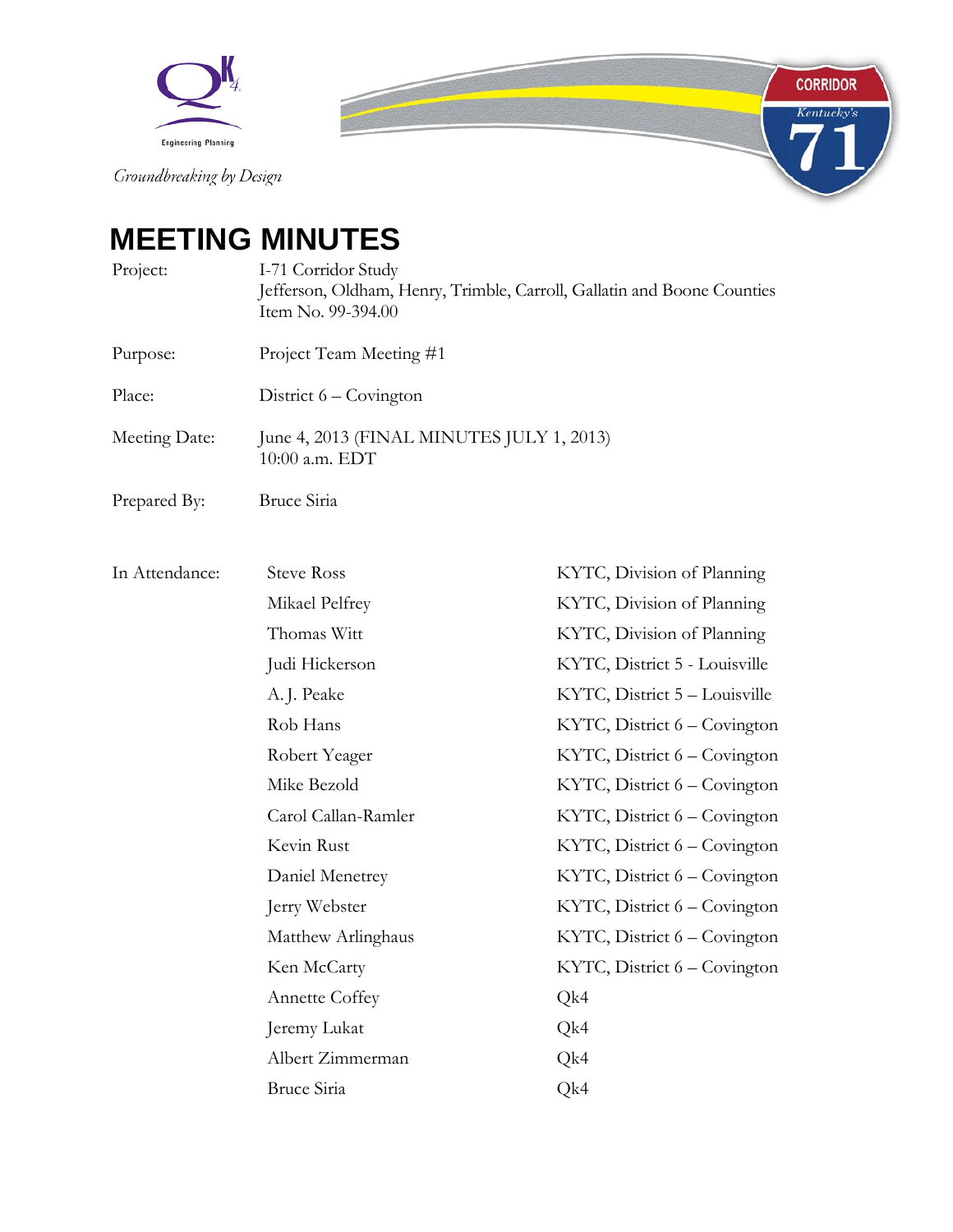I-71 Corridor Study – Jefferson, Oldham, Henry, Trimble, Carroll, Gallatin, and Boone Counties June 4, 2013 Project Team Meeting Minutes Page 2 of 3

Mr. Yeager opened the meeting with a brief summary of the project concept and the interest of the rural County Judge-Executives along the I-71 corridor from I-64 to I-75. KYTC selected Qk4 to perform a study to identify data-driven needs along I-71 and to prioritize those needs. The study area encompasses KYTC Districts 5 and 6. Qk4 and Mr. Yeager have met twice with the county officials, the second meeting being with an expanded list of project stakeholders. Mr. Yeager had met twice previously with the county officials prior to initiation of Qk4's contract. That contract is cost-plus to enable the scope of work to be modified as the project unfolds to add emphasis in certain areas and/or to deemphasize others. The final report will be 11" x 17".

The purpose of the meeting was to present the existing conditions on I-71, along with crossroads covered in the consultant's scope of work. Following introductions of those present, Ms. Coffey guided the project team through the attached PowerPoint presentation. Emphasis points during her presentation included:

- Project includes 77 miles of mainline interstate and crossroads at interchanges, but some interchanges were excluded in the project scope due to prior work (Note: These are the interchanges at I-64, Zorn Avenue, I-264, I-265, KY 393, KY 53, KY 35, and I-75)
- Speed data for traffic modeling
- Survey of industry
- Previous studies
- Existing and newly collected traffic counts
- Bridge data
- Planned and/or suggested projects
- HIS data
- Project Information Forms (PIFs)
- Crash data from KTC Buildup/Lookup Program, supplemented by KSP data online and crash reports. Ms. Coffey emphasized that on the exhibits, even though crash issues identified in red (Critical Crash Rate Factors > 1.0 for 0.1 mile spots) are illustrated on one side of I-71 and one side of the crossroads, direction has no significance. The crash issues represent both sides of the road and are not direction specific.

Mr. Siria then summarized the traffic crash reports from the 65 0.1-mile spots where the CCRF  $>0.9$ (attached is that information.)

• State Police noted a spot where three fatalities had occurred in 2012 that did not have a  $CCRF > 0.9$  in the analysis period. It was just north of the Trimble/Carroll County line between NP 38.9 and MP 39.1.

Mr. Lukat discussed current (2013) capacity deficiencies. These are:

- Mainline I-71 NB and SB from I-64 to KY 53
- NB and SB PM Merge @ KY 329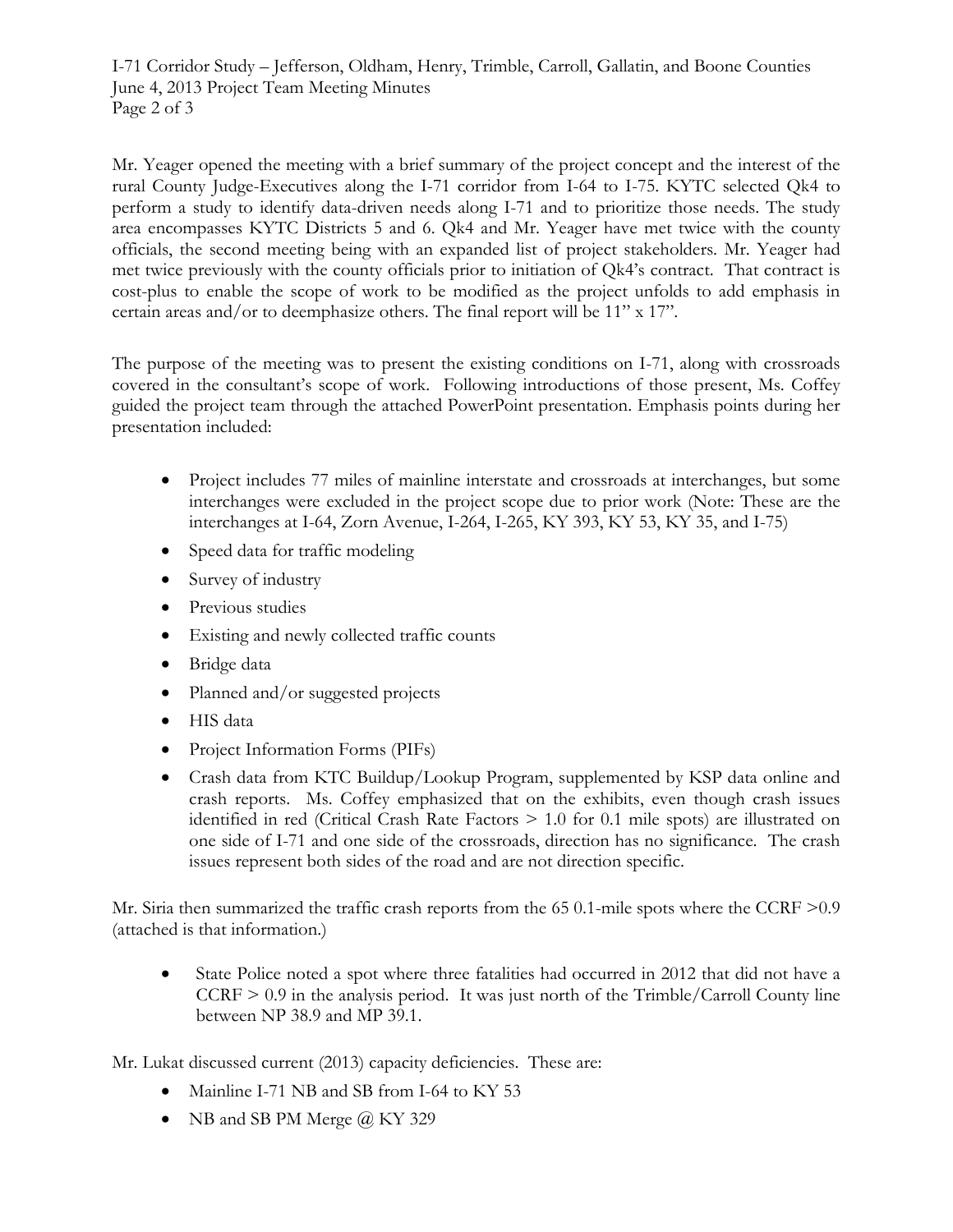I-71 Corridor Study – Jefferson, Oldham, Henry, Trimble, Carroll, Gallatin, and Boone Counties June 4, 2013 Project Team Meeting Minutes Page 3 of 3

- NB and SB PM Diverge  $@$  KY 329
- NB and SB PM Merge @ KY 146
- NB PM Diverge  $\omega$  KY 146

Mr. Zimmerman discussed crashes at interchanges and on crossroads at those interchanges.

Ms. Coffey then touched on access control on crossroads at interchanges, previously implemented safety improvements, and the KYTC median cable barrier program. Mr. Zimmerman discussed geometric deficiencies. Ms. Coffey then discussed the project schedule and the next steps.

Additional comments:

- Include construction of high friction pavement as a possible solution at some locations.
- District 6 Maintenance stated that MP 62.0 to MP 64 is their highest priority.
- Cable Barrier would be considered a Quick Win.
- Utilizing the shoulder of the road if feasible is an option. Overpasses may become an issue with this option.
- Cross slopes should at least be double-checked with the plans, one particular curve around MP 62, when field checked had a cross slope that met a 45 mph design speed. That area has since been corrected.

Mr. Hans requested that a preliminary list high priority improvements be identified by August 15 to meet the schedule of internal KYTC processes.

Ms. Hickerson asked to be invited when Qk4 and PB meet to discuss the I-71/I-265 interchange.

The meeting concluded at approximately 12:30 p.m.

File No.:U:\13401 - I-71 Corridor Study\Meetings\Project Team Meeting #1\Minutes\I-71 Final Project Team Meeting 1 Minutes June 4 2013.docx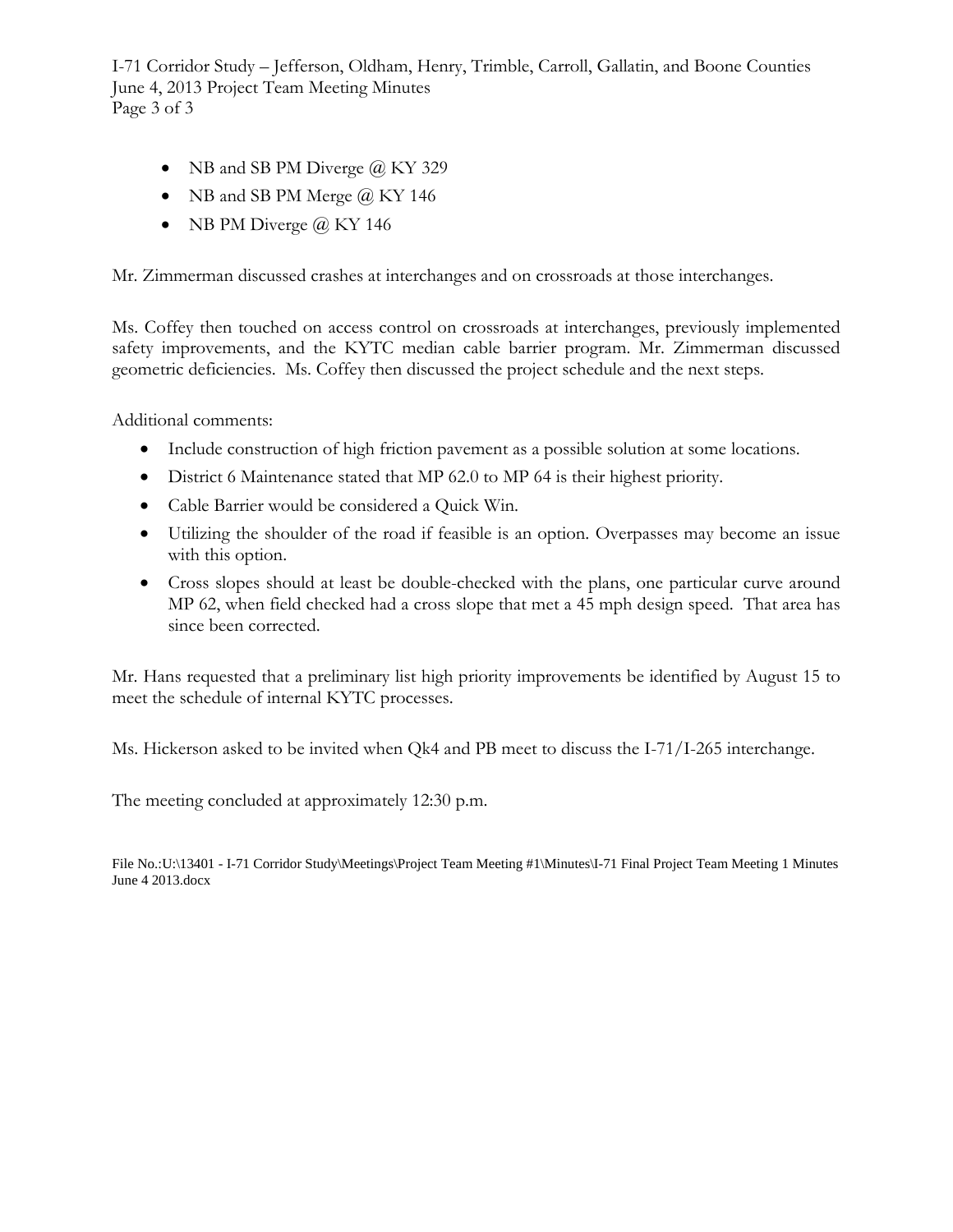Project: I-71 Corridor Study Jefferson, Oldham, Henry, Trimble, Carroll, Gallatin and Boone Counties Item No. 99-394.00

- Purpose: Project Team Meeting #2
- Place: District 6 Covington
- Meeting Date: November 14, 2013 9:30 a.m. EST
- Prepared By: Bruce Siria

| In Attendance: | Rob Hans                  | KYTC, District 6 – Covington  |
|----------------|---------------------------|-------------------------------|
|                | Robert Yeager             | KYTC, District 6 – Covington  |
|                | Mike Bezold               | KYTC, District 6 – Covington  |
|                | <b>Matthew Arlinghaus</b> | KYTC, District 6 - Covington  |
|                | Eric J. Kinman            | KYTC, District 6 - Covington  |
|                | Judi Hickerson            | KYTC, District 5 - Louisville |
|                | Mikael Pelfrey            | KYTC, Division of Planning    |
|                | <b>Scott Thomson</b>      | KYTC, Division of Planning    |
|                | <b>Thomas Witt</b>        | KYTC, Division of Planning    |
|                | Annette Coffey            | Qk4                           |
|                | Jeremy Lukat              | Qk4                           |
|                | Tom Springer              | Qk4                           |
|                | Albert Zimmerman          | Qk4                           |
|                | <b>Bruce Siria</b>        | Qk4                           |

Mr. Yeager began the meeting by stating that its purpose was to review the project priorities, alternatives, and obtain feedback on how to coordinate with the I-71 Corridor Team Stakeholders, and document the Final Report.

Attendees then introduced themselves.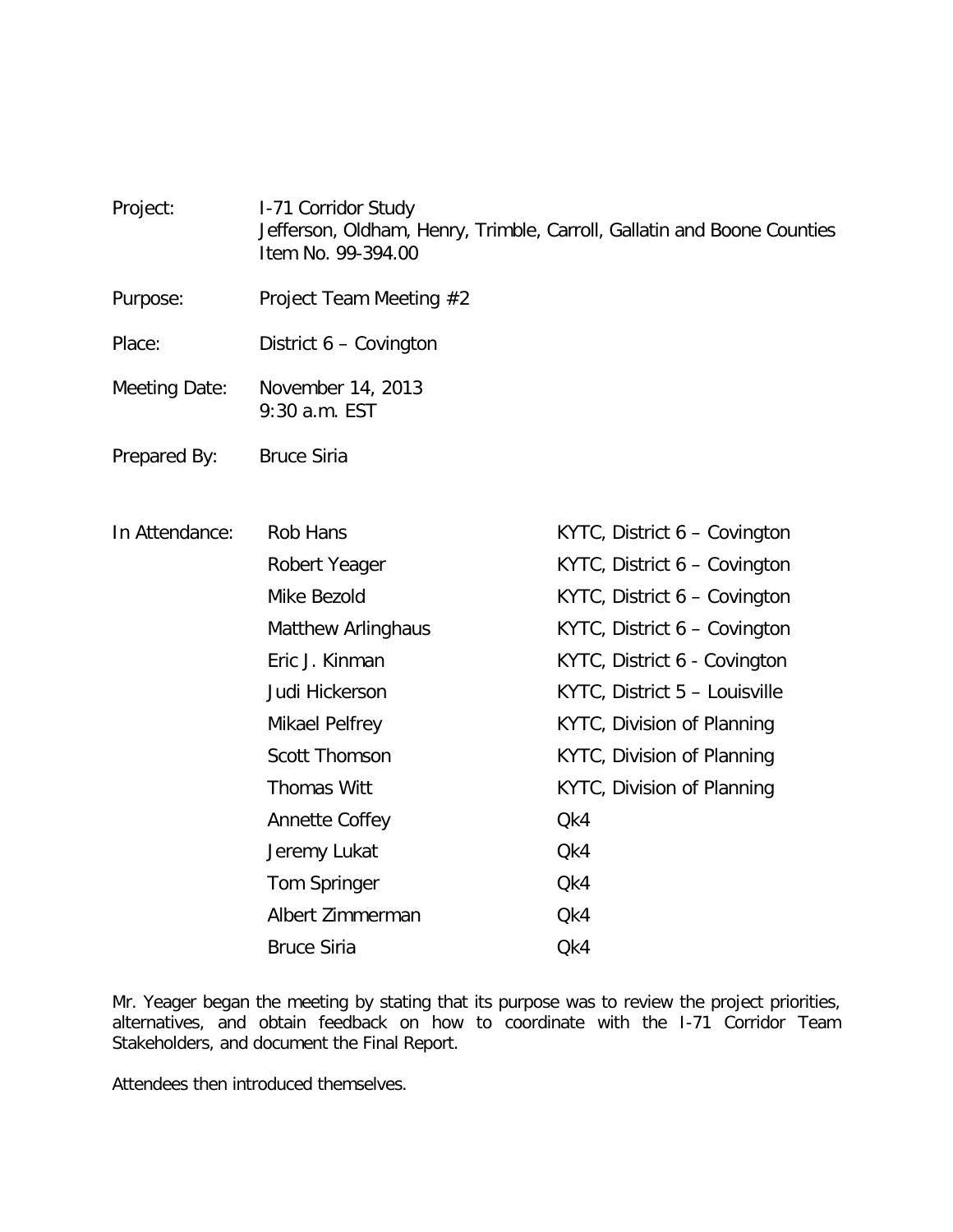I-71 Corridor Study – Jefferson, Oldham, Henry, Trimble, Carroll, Gallatin, and Boone Counties November 13, 2013 Project Team Meeting Minutes Page 2 of 4

#### AUGUST 15 SUBMITTAL

Following introductions, Ms. Coffey provided an overview of the options and information presented in the August 15, 2013 submittal outlining high priority improvements that had been requested at the June 4 project team meeting. Of necessity, these priorities and recommendations were completed before the traffic forecasts and capacity analyses. Therefore, there are now recommended changes to the initial priorities based on the insight from the traffic forecasts, v/c and LOS analyses, and other traffic and engineering data.

Consideration of high friction pavement for the section just east of the US 127 interchange in Gallatin County had been discussed at the previous project team meeting. Since that discussion, it has been learned that KYTC now plans such an installation in the near future. Thus, such a recommendation has not been included in today's discussion.

Also, the previous discussion had considered the use of signage or other techniques to reduce travel speeds at this location, but such efforts have now been excluded due to their perceived ineffectiveness.

## REVIEW OF TRAFFIC DATA:

Bar charts were provided to illustrate volume to capacity ratios (v/c) on each section of I-71. The only project considered "committed" for the future build scenarios is the addition of auxiliary lanes between I-64 and Zorn Avenue in Jefferson County. (Mr. Bezold later requested that the "2038 Build Scenario" segment of the bar chart be removed from the handout for the upcoming Stakeholder meeting.)

Mr. Thomson requested that Qk4 present trucks as a volume, rather than % of vehicles at the upcoming Stakeholder meeting, which will help them better realize the high volume of trucks on the interstate.

Mr. Bezold noted that by the year 2038, the section between KY 14 and I-75 could be considered an Urban section, which would change the acceptable v/c threshold from 0.9 to 1.0. The population growth is moving in this direction, and is anticipated to continue to do so in the future. Qk4 will increase the v/c threshold in the report accordingly.

#### REVIEW OF CRASH DATA:

Mr. Siria provided a brief overview of the detailed crash data and analysis discussed at the previous project team meeting. More than 1,000 crash reports were reviewed and six areas of concern had initially been identified:

- o MP 0-0.3 (Approaching Spaghetti Junction) CCRF: > 1.7
- o MP 1.7-2.1 (Zorn Avenue Interchange) CCRF: 1.02-1.08
- o MP 4.6-5.3 (Watterson Interchange) CCRF: 1.04-2.98
- o MP 8.4-9.1 (Snyder Interchange) CCRF: 1.10-2.13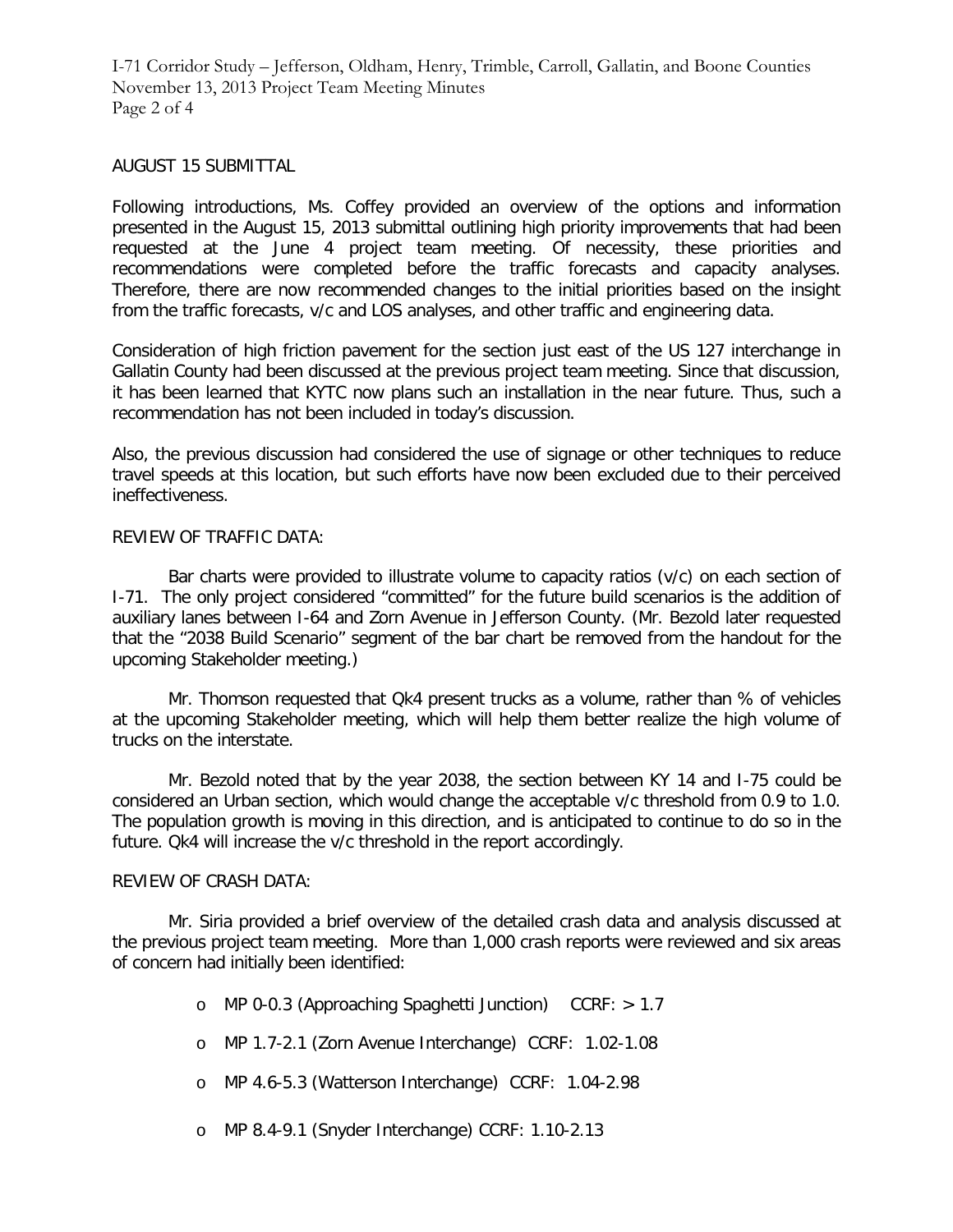I-71 Corridor Study – Jefferson, Oldham, Henry, Trimble, Carroll, Gallatin, and Boone Counties November 13, 2013 Project Team Meeting Minutes Page 3 of 4

- o MP 62.8-64.0 (One mile north of US 127 interchange in Gallatin County) CCRF: 1.02-2.72
- o MP 71.6-72.5 (KY 14 Interchange at Verona) CCRF: 0.96-2.58

A seventh location near MP 39 had been identified for further review because of 3 recent fatal crashes, but the crash reports revealed no pattern and no problematic roadway issue.

Mr. Thomson requested that Qk4 provide an ArcGIS shapefile of the crash data.

# PROJECTS & PRIORITIES:

Qk4 has lowered its priority for the section from KY 14 to I-75, since the crashes have been reduced following completion of the reconstruction project and the lower-than-expected traffic growth does not portend a problem v/c ratio until 2038.

Qk4 has coordinated with the Speedway consultants, to see if any projects were needed, but none for I-71 were requested. (They requested other, non-I-71 projects that are outside this study.)

Qk4's analysis included grades, crash data, traffic data, Levels-of-Service (LOS), horizontal and vertical deficiencies, merge and diverge areas, proximity to existing interchanges, ramp lanes, ramp volumes (including AM and PM peaks), ramp terminals, cable barriers, slopes, medians, pier protection within medians, I-71 structures and bridges over I-71, and deer crossing signs and deer strikes. Each ramp terminal was investigated, and options were reviewed.

Five possible new interchanges were investigated, but only one is recommended:

- Two in Oldham County, neither of which are recommended until I-71 is widened.
- One near KY 55 in Henry County (which was a PIF project) but would not draw much traffic. It is not recommended.
- One near KY 47 in Carroll County. Qk4 looked at two alternatives, the cost estimates range from \$20 million to \$44 million, and would serve a large volume of trucks. These may also warrant truck climbing lanes (which are not included in the cost estimates). This new interchange is recommended.
- One near KY 562 in Gallatin County, the traffic analysis for which was not encouraging. It is not recommended.

I-71 was designed about 50 years ago, and since then Interstate design standards have changed, mostly to address safety. Regarding widening to six lanes, it is not warranted until traffic requires it. Qk4 provided an overall master plan for the ultimate widening of I-71 to six lanes, and projected when various sections would be warranted. Attached is the list of recommended Mainline and Crossroads projects in priority order.